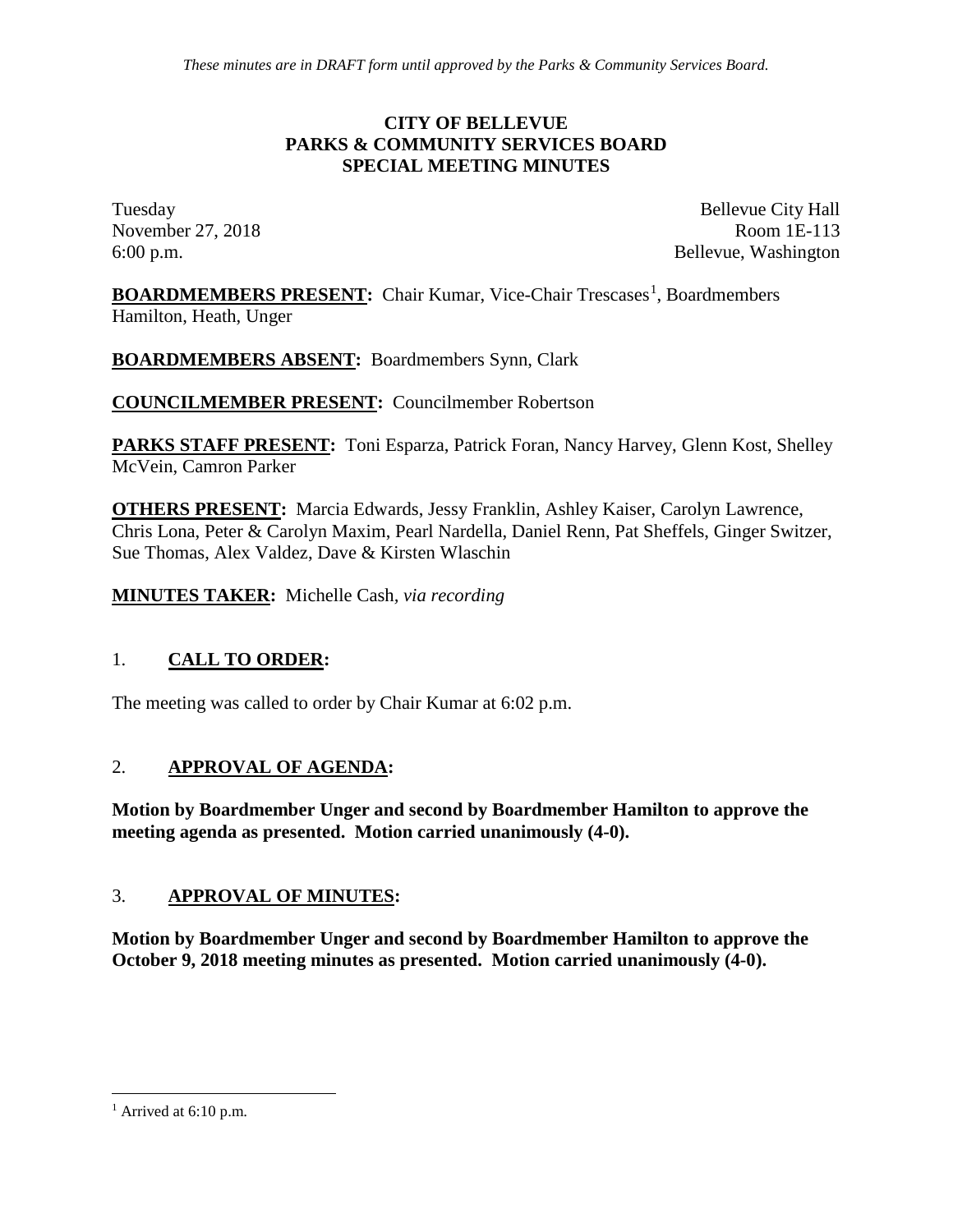## 4. **ORAL COMMUNICATIONS/PUBLIC COMMENTS:**

Daniel Renn

603 129th Pl. NE, Bellevue, WA

Mr. Renn made the following points in regards to the proposed Boys & Girls Club of Bellevue (BGCB) facility at Wilburton Hill Park:

- Do not destroy existing ball fields and/or soccer fields.
- Traffic/parking/road construction/road conditions in the Wilburton area are already used at capacity and should not be more overloaded.
- The City has a goal to increase the tree canopy—the addition of the BGCB facility will greatly decrease the existing tree canopy.

Mr. Renn suggested that a better location for the BGCB facility be determined. He also encouraged Wilburton community audience members opposed to the BGCB facility to stand in support of their opposition.

## Carolyn Maxim

## 12405 NE 2nd St., Bellevue, WA

The City has described Wilburton Hill Park as a passively utilized park. Although the park is well utilized by the community, adopting a fieldhouse in this location would decrease the current functions. It implies that the park is not doing its job.

The current impact of traffic on Wilburton is horrible, particularly because of the new 650 person school.

To Ms. Maxim's knowledge, no one has objected to having a view of the fieldhouse. The issue at hand is that Wilburton Hill Park is a park in current good use with bad traffic. Ms. Maxim asked, 'Where is the data showing a fieldhouse is needed in this area?' She added that it is not the role of a private entity to suggest where a facility should be located in public lands. Ms. Maxim asked, 'Why does the BGCB have this right?' She views this activity as a breach of public trust.

## Peter Maxim

## 12405 NE 2nd St., Bellevue, WA

Mr. Maxim expressed his appreciation to Nancy Harvey for her support with the Parks Department and Parks Board.

Mr. Maxim noted that the City Council and their appointed staff members are expected to be stewards of the lands purchased with tax revenues. Mr. Maxim was on the Parks Board for 8 years. He noted that part of Wilburton Hill Park was originally purchased with forward-thrust money, in conjunction with local levy and local tax money. There was also property donated by Harriet and Cal Shorts.

Mr. Maxim explained that there is a rule that parks land cannot be sold to private entities, like the BGCB. According to Mr. Maxim, Senior Staff state that the Parks Department gets around this rule by leasing park land to entities like the BGCB for 50 year terms.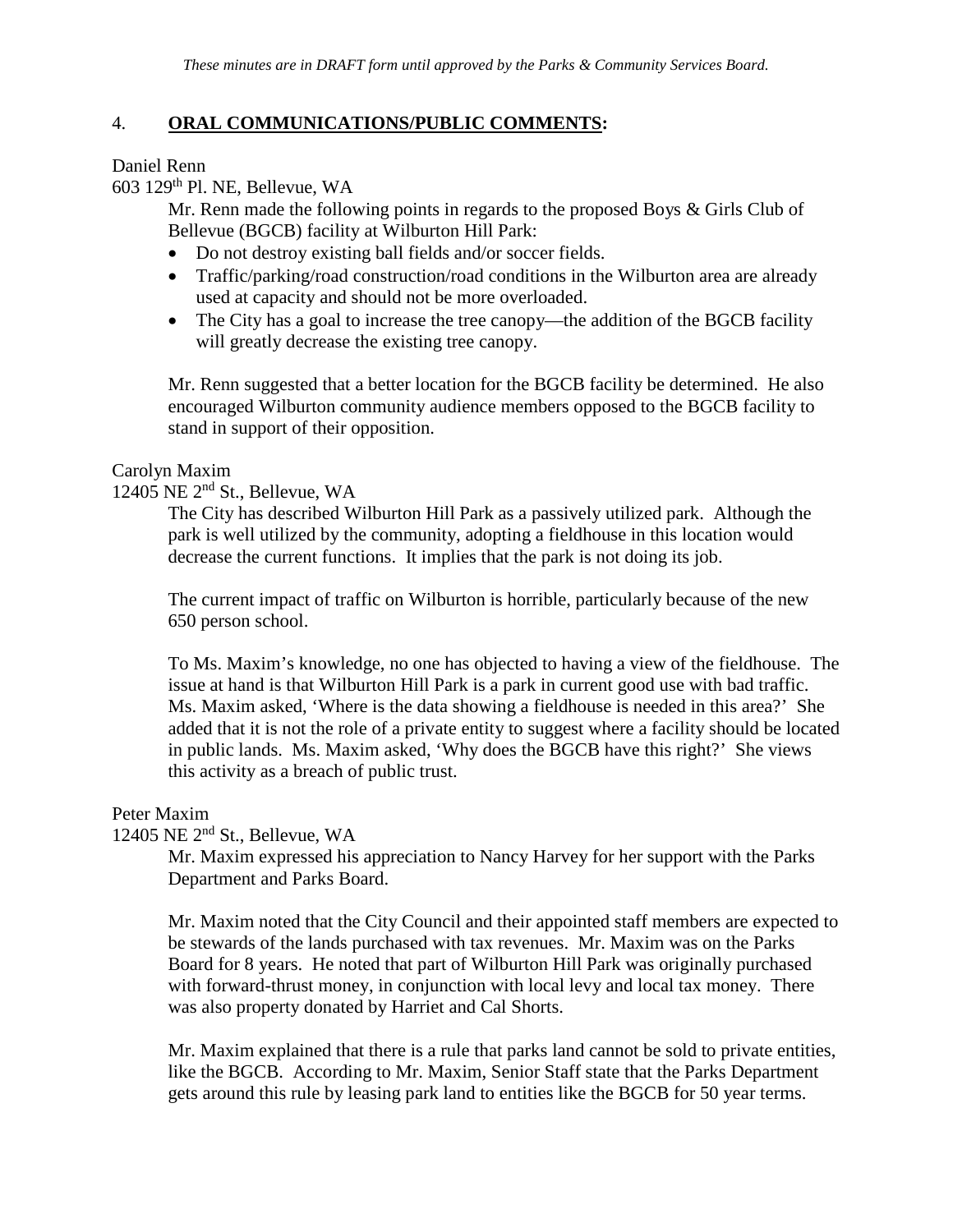Mr. Maxim explained that Bellevue parks are a gift from past tax payers. Mr. Maxim asked, 'Why should any group get to use any public land simply for their own benefit?' He added that the Parks Board represents the people, not the Parks Department or City Council. Mr. Maxim encouraged Boardmembers to oppose the proposed BGCB fieldhouse project and land lease.

### Pat Sheffels

### 12280 NE 3rd Pl., Bellevue, WA

Ms. Sheffels expressed her opposition to the BGCB project in Wilburton Hill Park. She called attention to the BGCB/Hidden Valley partnership and noted that this has not been a positive partnership, from her point of view. The adults wanting to use the facility are always placed second.

Ms. Sheffels encouraged Boardmembers to oppose the BGCB fieldhouse project. However, if the project is approved, Ms. Sheffels encouraged the City to be much more vigilant about the use of the facility for approximately 85% of the population that are not youth.

#### Alex Valdez

#### 16604 SE 7<sup>th</sup> St., Bellevue, WA

Mr. Valdez expressed his support of the BGCB and the proposed Wilburton Hill Park fieldhouse project. He discussed the positive impacts of BGCB throughout the community at South Bellevue Community Center and Hidden Valley and thinks the fieldhouse would be a great addition.

#### Jessy Franklin, Rainier Athletes

## $17215$  SE  $29<sup>th</sup>$  Ct., Bellevue, WA

Mr. Franklin is the Executive Director and Founder of Rainier Athletes. Rainier Athletes sponsors sports participation for historically marginalized youth in Bellevue. Rainier Athletes partners with approximately 40 different leagues, including BGCB.

In addition to growing up in Bellevue, Mr. Franklin has a long history of playing sports and being involved in the Bellevue community. The cost of sports and field use costs are continuing to increase, not to mention the amount of people wanting to use the fields. Keeping access to low-cost recreation-level programs and leagues is important.

Mr. Franklin discussed the many benefits BGCB has had on the community and his organization.

## 5. **COMMUNICATIONS FROM CITY COUNCIL, COMMUNITY COUNCIL, BOARDS AND COMMISSIONS:**

Councilmember Robertson provided the following update on Council projects:

• All of the Parks Board budget requests are included in the budget that is expected to be approved next week.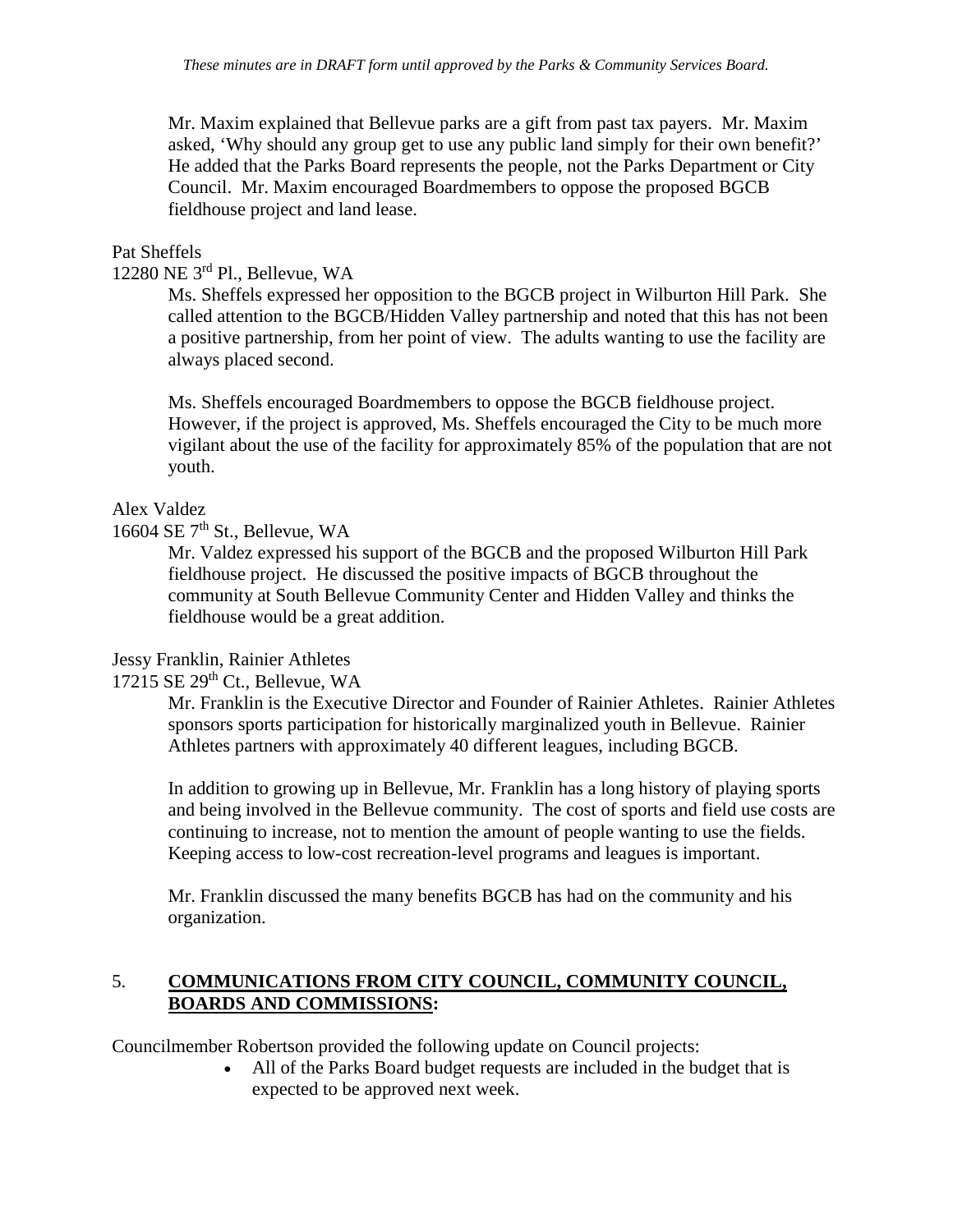- The Parks Department will be updating Council on Enatai Beach Park.
- Council is scheduled to take action on some Comprehensive Plan policies, including the Grand Connection policy.
- Council selected the option for the Grand Connection (Option 3).
- The contract for the aquatic center feasibility study update was recently awarded. This update should be completed by 2Q19.

# 6. **DIRECTOR'S REPORT:**

Mr. Foran reiterated the excitement of the budget approval and all of the Parks related items included in the budget.

There were over 600 people that attended the Thanksgiving Dinner at Crossroads Community Center. The annual Crossroads Holiday Event will be held on December 18, 2018. Boardmembers are encouraged to attend and/or volunteer at this event.

The joint Human Services Commission/Parks Board holiday event will be held on December 4, 2018 at Mercer Slough Environmental Education Center.

# 7. **BOARD COMMUNICATION:**

Boardmember Unger recently attended the *Elf, Jr.* Bellevue Youth Theater production. She also attended the Parliamentary Procedures training and found the information very informative.

Boardmember Hamilton attended the Parliamentary Procedures training and also found the information very informative. He also enjoys interacting with the parks online, via social media.

Vice-Chair Trescases attended a field trip, with her daughter, to the Mercer Slough and enjoyed the experience.

# 8. **CHAIR COMMUNICATION & DISCUSSION:**

Chair Kumar attended the Parliamentary Procedures training and appreciated the wealth of information. She recommends this for all Boards and Commissions. Chair Kumar will also be attending the upcoming Cultural Conversations event.

Chair Kumar expressed her appreciation to City Council for all of their work on the budget and Grand Connection. She also expressed her appreciation to the Board for submitting thoughtful questions regarding Wilburton Hill Park.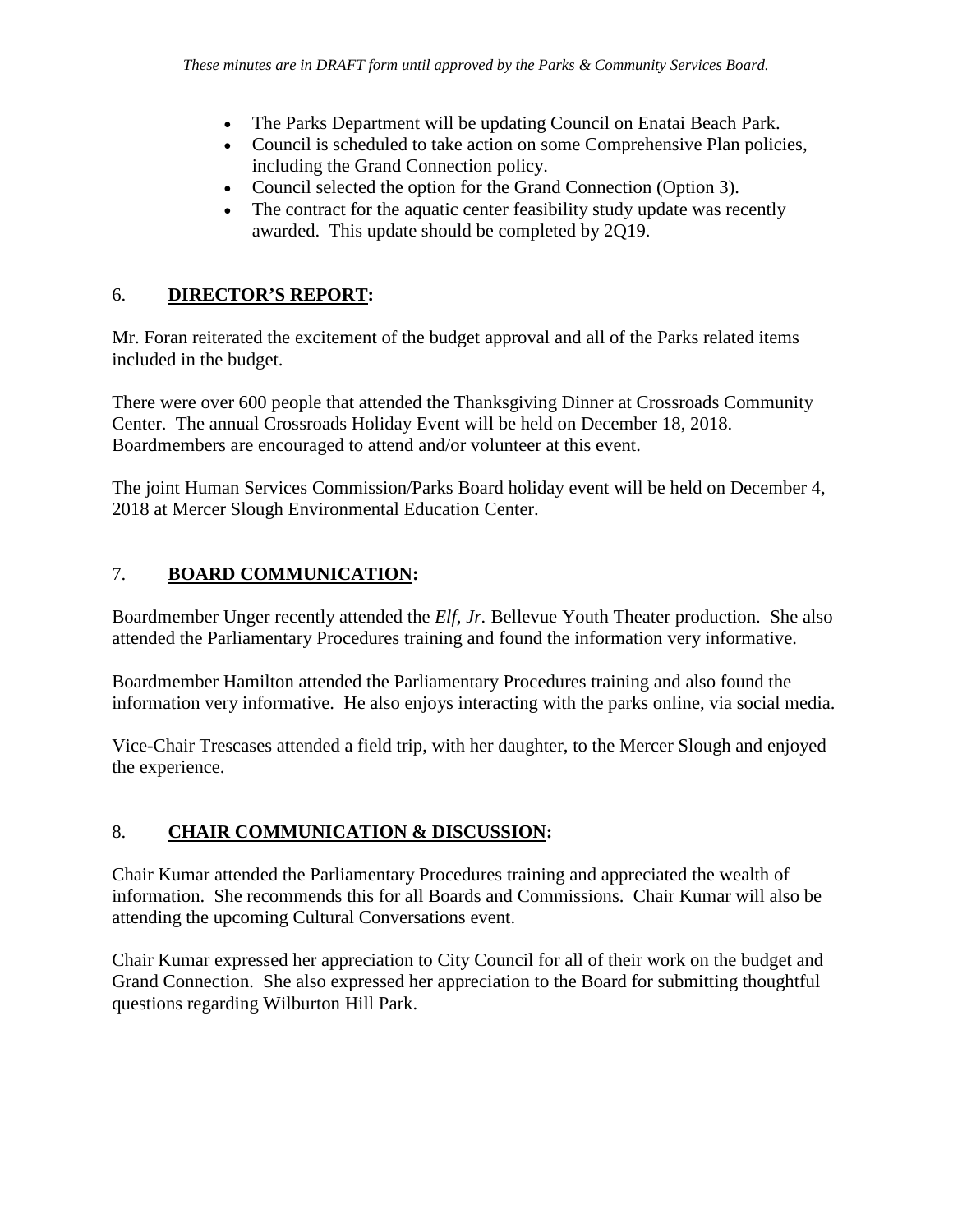## 9. **BOARDMEMBER/COMMITTEE/LIAISON REPORTS:**

No reports.

## 10. **DISCUSSION/ACTION ITEMS:**

## A. Potential Boys & Girls Clubs of Bellevue Fieldhouse Partnership

Mr. Foran reminded Boardmembers that in October, 2018, Council directed the Parks Board to recommend a process to review the BGCB Fieldhouse proposal. Tonight the Board will discuss elements of a process for evaluating the need, public benefit, and site identification for the fieldhouse. Mr. Foran noted that the concept was introduced in May, 2017. He reviewed the timeline to date, including the initial high-level screening and due diligence, introduction of the concept to the neighborhood, and the concept described to the Parks Board and City Council.

Kathy Haggart, President/CEO of BGCB explained that the BGCB serves thousands of youth at 14 locations throughout Bellevue. However, the primary mission is to serve those who need it most. For 25+ years, the BGCB has been offering free year-round out-of-school programs for low-income, often at-risk youth throughout Bellevue. Many of these youth do not have access to recreational programs due to a variety of reasons (i.e., schools do not offer after school activities, financial hardships/circumstances, transportation issues, etc.).

Ms. Haggart explained that the BGCB evaluated the demands of customers and the potential ideal locations for the fieldhouse and it was determined that Wilburton Hill Park is the best location to serve the low-income, at-risk kids. The facility would offer a wide-range of indoor activities that would not be dedicated to any exclusive use by an outside user. In addition, the club would be run for kids. When there is time, the City would run a wide variety of activities as well. Some of the activities may include: indoor track, , indoor soccer, etc.

Ms. Haggart called attention to a letter that was included in the Board Desk Packet from Patrick Jones that asked Boardmembers to support the Wilburton Indoor Athletic Facility project.

Mr. Foran reviewed the proposed process map, which included:

- Orientation & Process Map
- Community Need
- Public Benefit
- Site Identification

The proposed process map includes various decision points. These include: